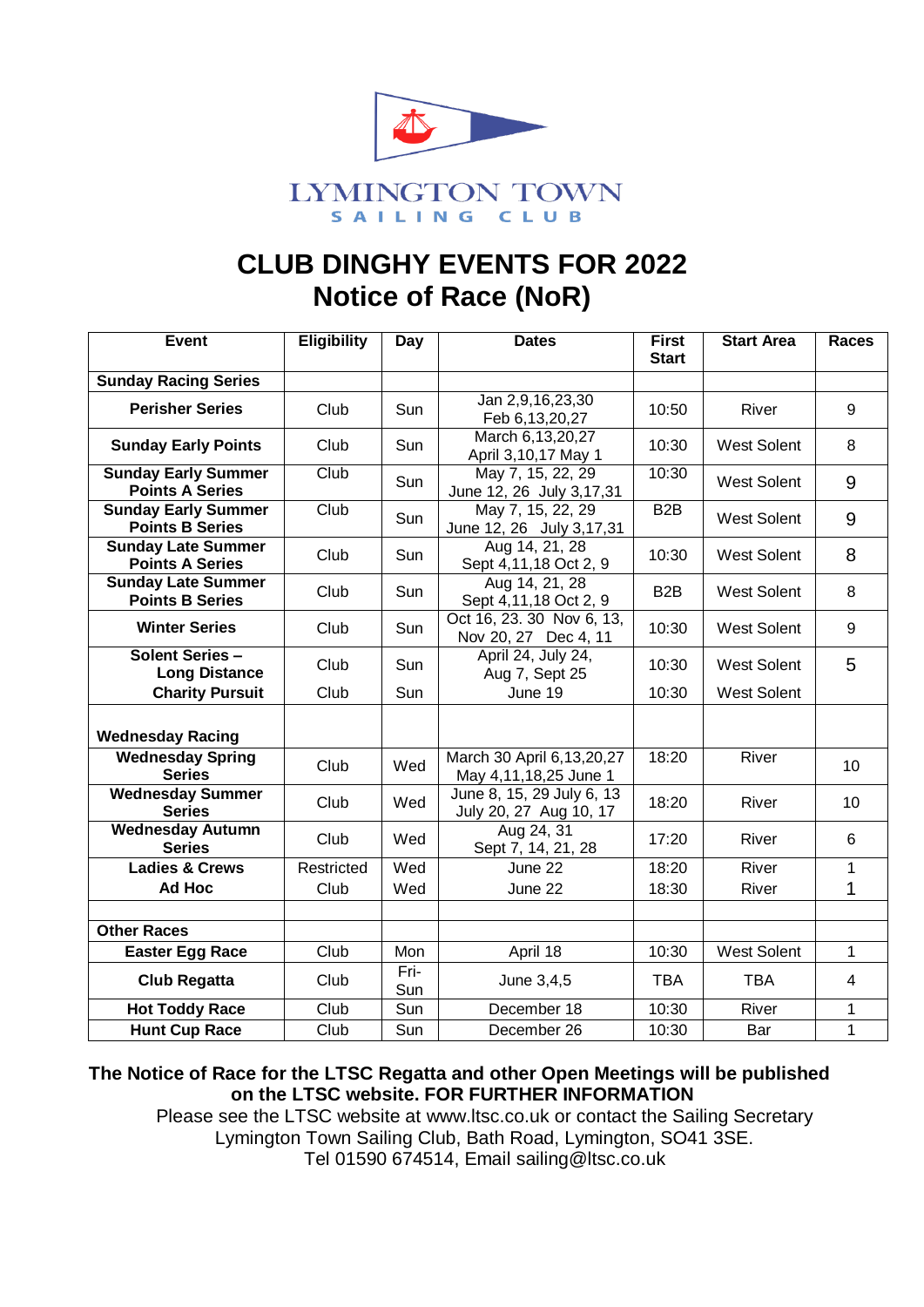## **1 RULES**

- **1.1** The event is governed by the rules as defined in *[The Racing Rules of Sailing,](https://www.sailing.org/tools/documents/RRS20212024Finalwithbookmarks-%5b27255%5d.pdf) (RRS)*
- **1.2 IDP** All participants (competitors, support persons and officials) are expected to follow current government COVID-19 guidelines and legislation. However, these are outside the jurisdiction of the Protest Committee. The event sailing instructions may include an Addendum with rules relating to Covid-19 that will govern the event and be within the jurisdiction of the Protest Committee.

## **2 SAILING INSTRUCTIONS**

- **2.1** The Dinghy General Sailing Instructions 2021(DGSI) shall apply to all LTSC Club events and is available [online](https://www.ltsc.co.uk/notices) or from the Sailing Office.
- **2.2** A Supplement to the DGSI 2021 will be available for each series or event and will be available [online.](https://www.ltsc.co.uk/notices)

The DGSI for each event or series will specify:

- 1. The Class groupings by PN and any restrictions
- 2. The start time(s) and normal starting location
- 3. The number of races per day
- 4. Other information specific to that event or series

Copies may be obtained from the Sailing Office.

#### **3 COMMUNICATION**

**3.1** The official notice board is located in the main foyer of the Club House.

Changes to the Notice of Race or Sailing Instructions will be displayed on the website and may also be notified by club newsletters.

#### **4 ELIGIBILITY AND ENTRY**

**4.1** Each series or event is open to any dinghy class and keel boat with a Portsmouth Handicap Number (PN). The class groupings and any restrictions will be shown in the Supplementary Sailing Instructions of the DGSI for that event or series.

a) The PN applicable will be that published by the RYA at the start of that series.

b) If a dinghy does not have a published PN then you may apply to the Sailing Committee who will allocate a number. This may be reviewed and changed for each series or event.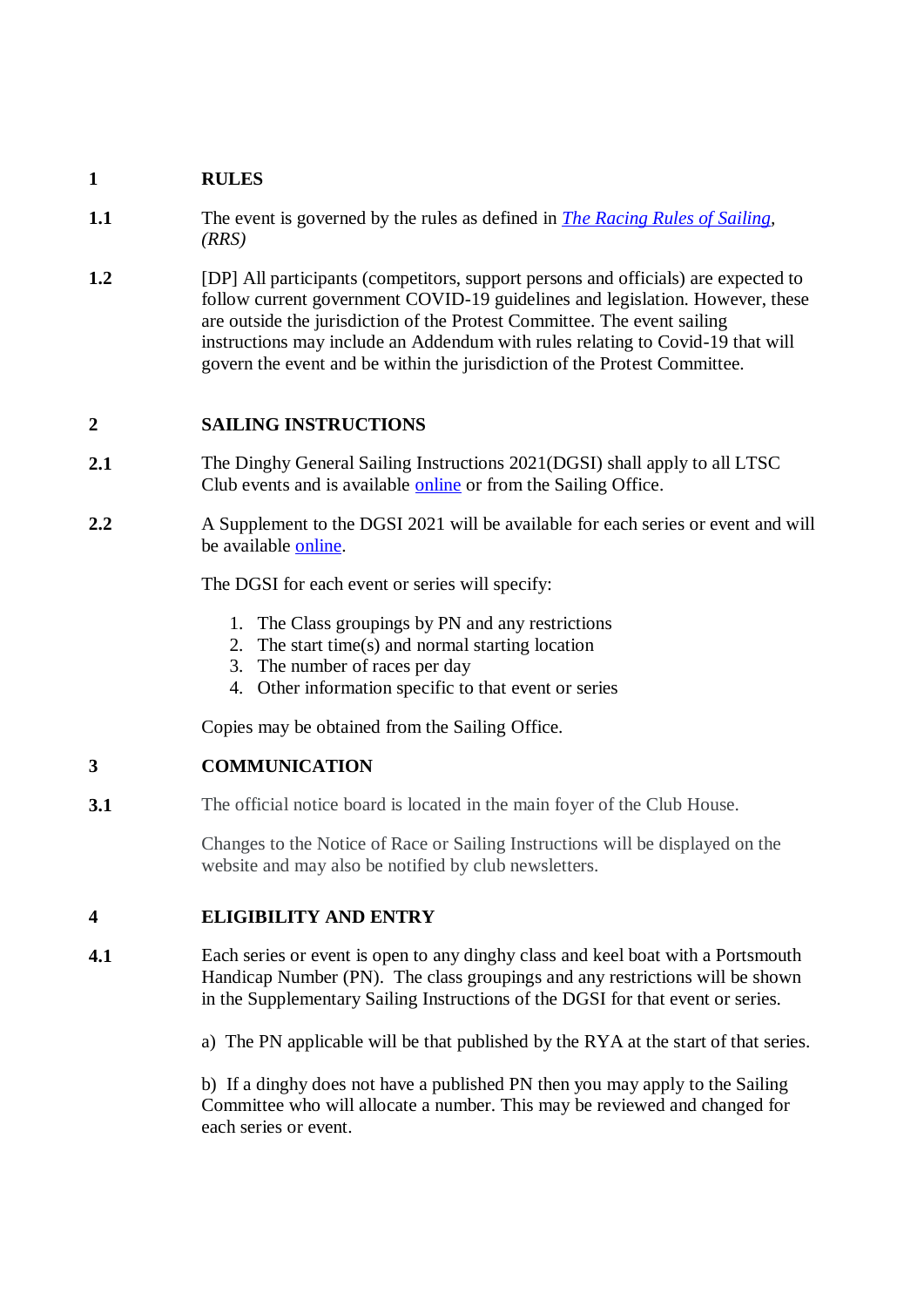**4.2** Events or series are open to members of the LTSC and RLymYC and other clubs in the Western Solent with "Reciprocal membership". This may be varied in the Supplementary Sailing Instructions of the DGSI for that

**4.3** Visitors may apply to the LTSC sailing committee to compete in a club series either on a race by race basis or for the series. If accepted, they will be made temporary members of LTSC for the day(s) of that race or series only. The cost will be £50 for the series or £10 per race payable in advance through the  $\frac{\text{Club}}{\text{l}}$ [website.](https://ltscvisitor.eharbours.co.uk/)

- **4.4** Any visitor competing in club races must pay the appropriate launch fee to the Harbour Masters Office. This can be a daily or period rate. The rates are shown [here.](https://www.lymingtonharbour.co.uk/visitor-dues-and-charges)
- **4.5** Competitors must enter for each race, whether part of a series or standalone, on the signing on sheets outside the club changing rooms.

## **5 FEES**

- **5.1** There is no entry fee for members of LTSC and the following Yacht Clubs in the Western Solent: RLymYC, KYC and RSYC.
- **5.2** Visitors refer to 4.3 above.

event or series.

#### **6 SAFETY**

- **6.1** All crew members are required to complete an [LTSC Emergency](https://www.ltsc.co.uk/notices) Contact form before competing in their first race each year.
- **6.2** Parents must complete an [LTSC Parental/Guardian Disclaimer form](https://www.ltsc.co.uk/notices) for each child under the age of 18 before that child competes each year.
- **6.3** RRS 40.1 (Personal Flotation) applies

## **7 ADVERTISING**

**7.1** Boats may be required to display advertising chosen and supplied by LTSC.

#### **8 MEASUREMENT**

- **8.1** [DP] There is no requirement for Class Measurement Certificates but all competitors should abide by class measurement rules subject to any changes approved by Sailing Committee.
- **8.2** [DP] A boat is out of class if it uses any equipment that is significantly different from that specified in the class rule or is designed to give it a performance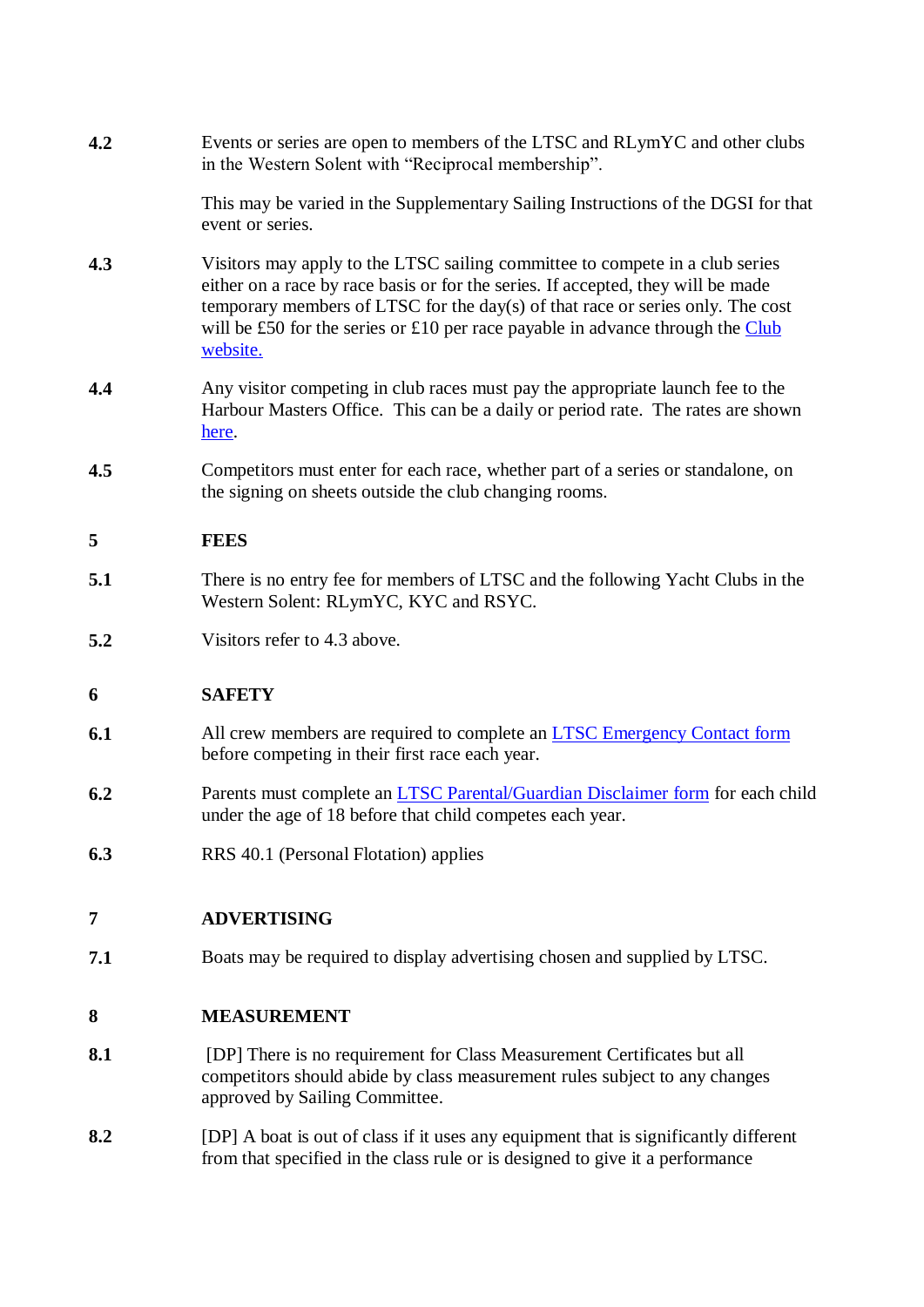advantage

**8.3** [DP] Any helm, boat or crew finishing in a top 3 position may be subjected to random measurement checks at the discretion of the Sailing Committee.

#### **9 VENUE**

- **9.1** The venue is the Lymington Town Sailing Club, Bath Road, Lymington, SO41 3SE
- **9.2** The course areas will be specified in the Supplementary Sailing Instructions for that Series or Event and will be in either the Lymington River and / or the Western Solent.

#### **10 COURSES**

- **10.1** Charts of racing mark locations and the letter, number or symbol designated to each is available online on the Club website and are listed in Appendix A of the DGSI.
- **10.2** The course, using these marks, will be set at the discretion of the race officer taking into account the wind and tide conditions and will be shown as described in the Supplementary Sailing Instructions.

## **11 PENALTY SYSTEM**

**11.1** RRS 44.3, Scoring Penalty, does not apply.

## **12 SCORING**

**12.1** The Scoring System is as defined in RRS Appendix A.

RRS A5.3 will apply.

**12.2** *2* races are required to be completed to constitute a series.

If more than 2 races are sailed then the number of discards allowed will be half of (the number of races sailed-2) rounded up to the next whole number if a fraction.

- **12.3** A boat's series score shall be the total of her race scores after discards.
- **12.4** A competitor must compete in at least 2 races to be eligible for a series prize

#### **13 BERTHING**

- **13.1** Boats may only use their assigned places in the Dinghy Park.
- **13.2** Club members on the Dinghy Park waiting list may request permission from the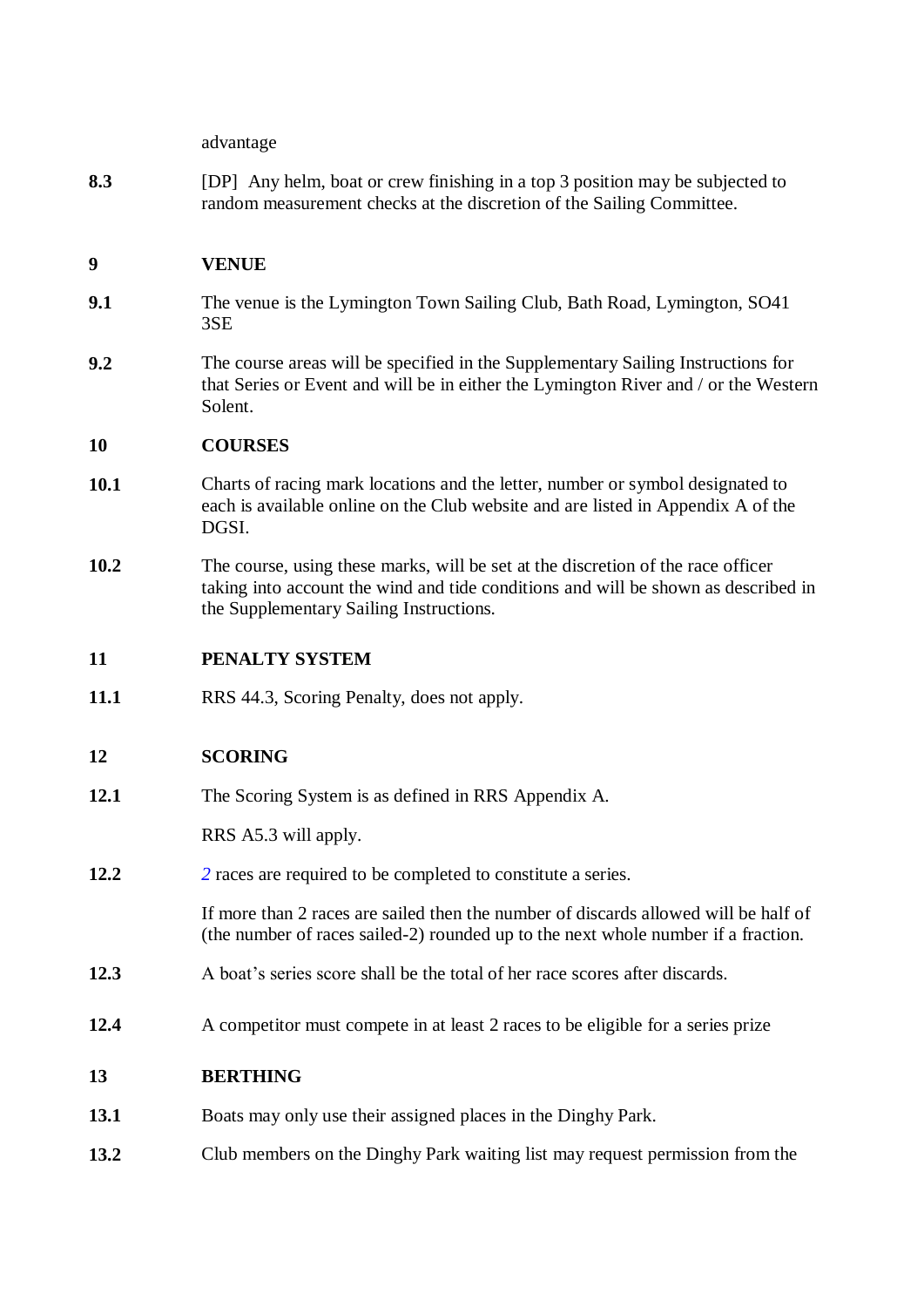Club office to park overnight on the lawn in front of the club house.

**13.3** Visitors and Reciprocal Members participating in LTSC events may use the front lawn to rig and derig their boats but must seek permission to leave their boat overnight on the club premises.

## **14 DUTY ROSTER**

- **14.1** All competitors entering 2 or more races on an LTSC event listed in the Notice of Race, shall by doing so agree to complete duties to facilitate the management of these events.
- **14.2** Members may volunteer for duties that suit their calendar through the Volunteer Roster page on the Club website. Members who compete regularly should volunteer for 4 duties.
- **14.3** Competitors who do not volunteer will be assigned duties by the Sailing Secretary which will be appropriate to the competitors experience and, or qualifications.
- **14.4** Any competitor failing to make themselves available for duties or failing to complete allocated duties may, at the discretion of the sailing committee, be disqualified from that series or subsequent events.

## **15 SUPPORT BOATS**

**15.1** [DP] RIBs and other support boats may be used to assist competitors. If so the support boat skipper must adhere to the LTSC Support Boat [Regulations.](https://ca0165c7-ef52-45b2-a816-a8f9fa607205.filesusr.com/ugd/7ebbe5_899778ffda7f4235b9991a45050a5554.pdf)

> [DP] If a visiting support boat is launched at the ramp then it is the users' responsibility to ensure that they abide by the Harbour Master's regulations and pay the appropriate slipway [charges.](https://www.lymingtonharbour.co.uk/slipway-charges)

## **16 USE OF PERSONAL DATA**

**16.1** By participating in the event each participant, member of crew or support team consents to the use of their personal data by LTSC for all purposes necessary to comply with the rules and enable LTSC to organise and run the event, including where LTSC deems necessary sharing personal data with emergency and harbour authorities.

## **17 RISK STATEMENT**

**17.1 Rule 3 of the Racing Rules of Sailing states: "The responsibility for a boat's** decision to participate in a race or to continue racing is hers alone." Sailing is by its nature an unpredictable sport and therefore involves an element of risk. By taking part in the event, each competitor agrees and acknowledges that:

a) They are aware of the inherent element of risk involved in the sport and accept